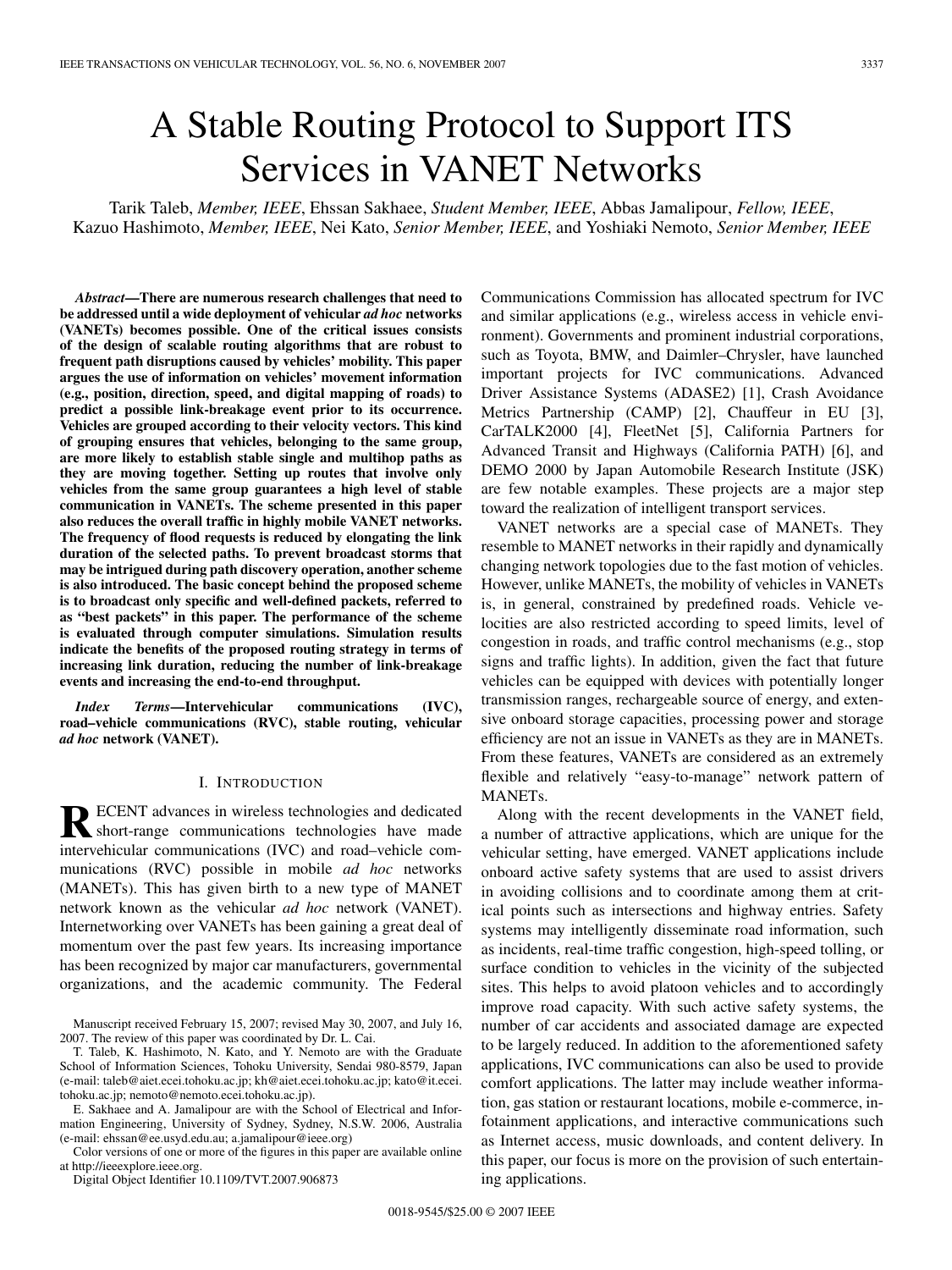The design of effective vehicular communications poses a series of technical challenges. Guaranteeing a stable and reliable routing mechanism over VANETs is an important step toward the realization of effective vehicular communications. Existing routing protocols, which are traditionally designed for MANET, do not make use of the unique characteristics of VANETs and are not suitable for vehicle-to-vehicle communications over VANETs. Indeed, the control messages in reactive protocols and route update timers in proactive protocols are not used to anticipate link breakage. They solely indicate presence or absence of a route to a given node. Consequently, the route maintenance process in both protocol types is initiated only after a link-breakage event takes place. When a path breaks, not only portions of data packets are lost, but also in many cases, there is a significant delay in establishing a new path. This delay depends on whether another valid path already exists (in the case of multipath routing protocols) or whether a new route-discovery process needs to take place. The latter scenario introduces yet another problem. In addition to the delay in discovering new paths, flooding required for path discovery would greatly degrade the throughput of the network as it introduces a large amount of network traffic, especially if the flooding is not locally directed, as in the case of locationaided routing (LAR) protocols [7]. However, if the locations of destination nodes are unknown, omnidirectional flooding is inevitably the only option. In a highly mobile system such as VANET, where link breakage is frequent, flooding requests would largely degrade the system performance due to the introduction of additional network traffic into the system and interruption in data transmission.

In this paper, we consider a general scenario where both IVC and RVC coexist. We consider a VANET network made of a number of hot spots dispersed over a geographical area. Vehicles can have a direct access to these hot spots or via other vehicles. A set of schemes tailored to such VANET networks is proposed. The proposed schemes aim at increasing path duration, reducing control overhead, and increasing throughput. In general, control message overhead increases when nodes are highly mobile, due to the higher rate of link breakage. These overhead messages consist of route-request (RREQ) messages generated during the route-discovery process and of route-error (RERR) packets caused by abrupt link failures. The total amount of control messages in a MANET network can be reduced by the following four fundamental strategies: 1) multipath routing; 2) rebroadcast minimization; 3) increasing path duration; and 4) route discovery prior to path expiration.

The first two scenarios have extensively been dealt with in recent literature. In this paper, we introduce more suitable schemes to deliver more efficient results in highly mobile VANETs. For the third strategy, vehicles are grouped according to their moving directions, as in [8]. Communication paths are maintained between vehicles belonging to the same group. Along the connection path, if an intermediate routing node changes its direction and belongs to a different group, a link rupture may likely happen during the transmission time. Throughput may then degrade if a new route was established without taking stability and quality of network links into account. To avoid link ruptures and to establish reliable routes, the routing algorithm dynamically searches for the most stable route that includes only vehicles from the same group. Furthermore, since control messages are only forwarded within the same group, the scheme prevents flooding of control packets throughout the entire network. Hence, the achieved throughput of the network will be more evident than in the case of traditional algorithms that do not take into account mobility, as will be demonstrated later in the simulations. In the proposed protocol, due to the selection of stable and more durable paths, there will be fewer path breaks and handoffs. This consequently not only reduces the delay between new route establishments but also causes fewer route discoveries, hence effectively reducing traffic flooding in VANET networks.

The remainder of this paper is structured as follows. Section II showcases the variety of research being conducted in VANETs and surveys the state-of-the-art in the field of increasing link durations in MANET networks. Section III introduces the proposed schemes of this paper and the routing protocol. Section IV simulates the proposed scheme, followed by results and discussions. This paper is concluded in Section V.

#### II. RELATED WORK

This section highlights major attempts in applying MANET routing protocols to VANET networks. First is a description of important MANET routing protocols.

#### *A. MANET Routing Protocols*

A large number of routing protocols have recently been proposed within the framework of the Internet Engineering Task Force for the execution of routing in MANET networks. They can all be classified as either proactive, reactive, or hybrid. Proactive routing protocols maintain and update information on routing between all nodes of a given network at all times. Route updates are periodically performed regardless of network load, bandwidth constraints, and network size. Routing information are stored in a variety of tables and are based on received control traffic. Generation of control messages and route calculation are driven by the routing tables. The main characteristic of proactive protocols is that nodes maintain a constantly updated understanding of the network topology. Consequently, a route to any node in the network is always available regardless of whether it is needed or not. While periodic updates of routing tables result in substantial signaling overhead, immediate retrieval of routes overcomes the issue of the initial route establishment delay in case of reactive protocols. Some of the protocols that have achieved prominence in the proactive category include optimized link state routing [9], hazy-sighted link state routing [10], topology broadcast based on reverse path forwarding [11], and destination-sequenced distance vector [12].

In reactive routing protocols (RRPs), which are the flip-side of proactive protocols, route determination is invoked on a demand or need basis. Thus, if a node wishes to initiate communication with another host to which it has no route, a globalsearch procedure is employed. This route-search operation is based on classical flooding search algorithms. Indeed, an RREQ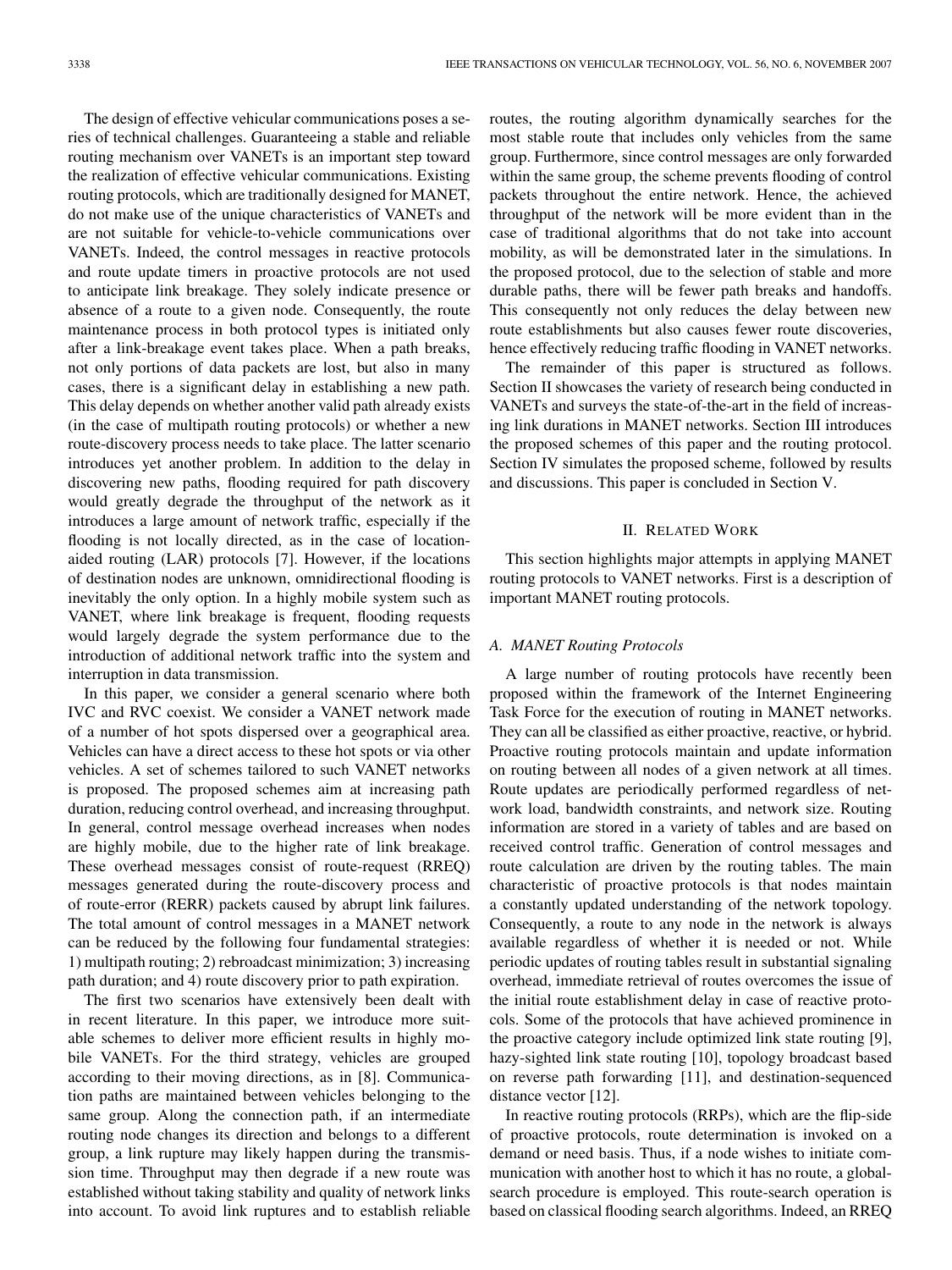message is generated and flooded, sometimes in a limited way, to other nodes. When the RREQ message reaches either the destination or an intermediate node with a valid route entry to the destination, a route-reply (RREP) message is sent back to the originator of the RREQ. A route is then set up between the source and the destination. Reactive protocols then remain passive until the established route becomes invalid or lost. Link breakage is reported to the source via a Route Error (RERR) message. Several protocols fall in this category. Notable examples are *ad hoc* on-demand distance vector (AODV) [13] and dynamic source routing (DSR) [14].

Hybrid routing protocols combine both the proactive and reactive approaches. Zone routing protocol (ZRP) is a notable example [15]. ZRP divides the network topology into different zones. Routing within zones, "intrazone routing," is performed by a proactive protocol. This yields no initial delay for routing among nodes from the same zone. On the other hand, to increase system scalability, routing between zones, "interzone routing," is done by a reactive protocol. While the hybrid approaches present an efficient and scalable routing strategy for large-scale environments, a number of key issues remain unsolved, and their implementation has not accordingly gained that much popularity within the researchers' community.

Compared to reactive approaches, proactive protocols are easier to implement and exhibit relative stability. However, by applying them to a highly mobile environment such as VANETs, a storm of control messages is required to maintain an accurate view of the network topology. This intuitively results in heavy traffic contention, collisions of packets due to mass flooding broadcasts between neighboring nodes, and, consequently, a significant waste of the scarce wireless bandwidth. They can be used only for environments where mobility is relatively static. Reactive protocols are thus preferred for dynamically changing environments where nodes have a few number of active routes (e.g., VANET) [16]. For a qualitative comparison between reactive and proactive schemes, the interested reader is referred to [17].

## *B. Reactive Protocols in VANET*

Traditionally, reactive protocols do not take into account mobility parameters during route discovery, resulting in paths which often break in highly mobile scenarios such as VANETs, causing excessive broadcasting and flooding the entire network in order for new routes to be discovered. Furthermore, the additional initial latency introduced by the route-discovery procedure poses serious challenges for reactive protocols. For this reason, reactive protocols, in their current format, are seen as inappropriate for time-critical applications such as cooperative collision avoidance (CCA), which is an important application type for vehicular communications.

To cope with flooding, LAR [7], like other broadcast/flood reducing mechanisms [18], [19], directs broadcasting toward the estimated destination node. In [20], broadcast flood is limited only by forwarding consecutive RREQ packets which have a path hop accumulation smaller than the previous identical or duplicate RREQ packet. Otherwise, the newly arrived RREQ packet is dropped and hence not forwarded. Although



Fig. 1. ABR does not work in this scenario.

these methods are quite satisfactory in providing efficient rebroadcasting with regard to coverage, integrating this broadcast minimizing schemes in routing does not consider path stability during the rebroadcasting procedure. Hence, we need a scheme that takes these issues into consideration, while reducing broadcast overhead.

Attempts at predicting and selecting stable links have been proposed in [21]–[23]. However, they all depend on statistical analysis and probabilistic models of link duration. A routing algorithm that considers stability in the routing criterion is the associativity-based routing (ABR) [24]. ABR uses associativity "ticks" messages (TICKs), which are periodically broadcasted in order to estimate the lifetime of links. If a node has high associativity ticks with its neighbor node, then the degree of stability (and hence link duration) is high. The destination node chooses nodes which have a high degree of associativity.

If we consider ABR in a highly mobile pseudolinear mobile environment with no pause time, such as a VANET network or an aeronautical *ad hoc* network as introduced in [25], all nodes within a time range would receive equal associativity ticks regardless of their speed and direction. In this case, high associativity means that the neighbor node has been within range for a considerable period of time. It does not ensure that the mobile node will continue to remain within range, as the mobile node may already be close to the edge of the communication boundary. A better node which provides a more stable link may have just come into the range of the target node and would consequently have a lower associativity value. Thus, ABR would not be suitable for the considered mobility model. Fig. 1 shows this idea. Let vehicles A and B have higher associativities with S than they do with C. Applying ABR to such a scenario will lead to the selection of either vehicle A or B for communication. This obviously yields a poor performance of the entire network as vehicles A and B will soon disappear from the range of vehicle S. For this reason, we introduce a scheme which takes into account the relative velocity and relative distances of vehicles during route discovery in order to find the most stable paths.

#### *C. Routing in VANET Networks*

Based from the aforementioned routing concepts, a set of routing protocols has been proposed for vehicular communications. While it is all but impossible to come up with a routing approach that can be suitable for all VANET applications and can efficiently handle all their inherent characteristics, attempts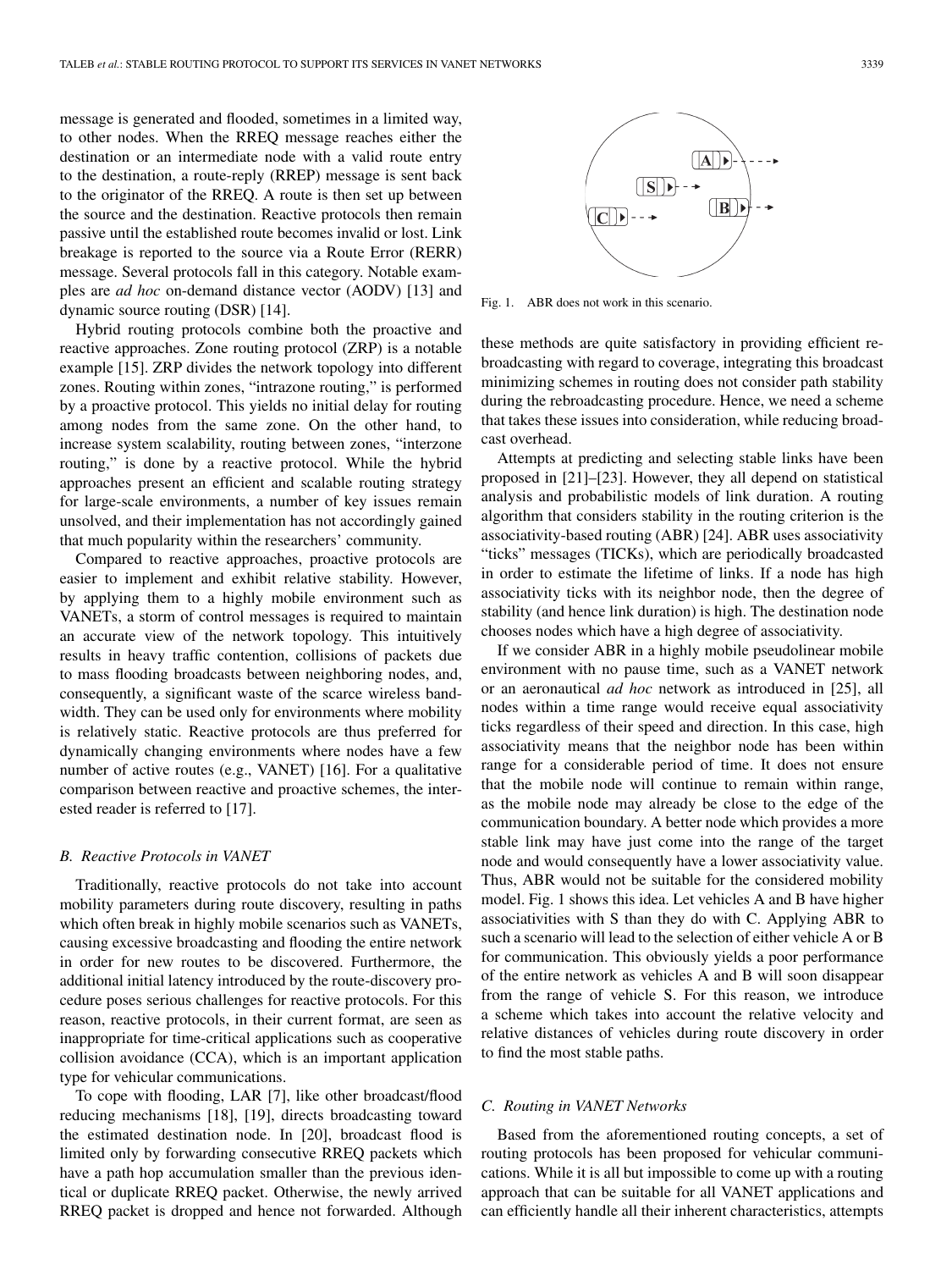have been made to develop some routing protocols specifically designed for particular applications. For safety applications, a broadcast-oriented packet forwarding mechanism with implicit acknowledgment is proposed for intraplatoon CCA [26]. In [27], a swarming protocol based on gossip messages is proposed for content delivery in future vehicular networks. For the provision of comfort applications, a segment-oriented data abstraction and dissemination (SODAD) is proposed in [28]. SODAD is used to create a scalable decentralized information system by local distribution of the information in vehicular networks. CarNet proposes a scalable routing system that uses geographic forwarding and a scalable distributed location service to route packets from vehicle to vehicle without flooding the network [29]. To avoid link rupture during data transmission, a movement-prediction-based routing (MOPR) is proposed in [30]. MOPR predicts future positions of vehicles and estimates the time needed for the transmission of data to decide whether a route is likely to be broken or not during the transmission time. The performance of the scheme largely depends on the prediction accuracy and the estimate of the transmission time that depends, in turn, on several factors such as network congestion status, driver's behavior, and the used transmission protocols. In [31], a distributed movement-based routing algorithm is proposed for VANETs. This algorithm exploits the position and direction of movement of vehicles. The metric used in this protocol is a linear combination of the number of hops and a target functional, which can independently be calculated by each node. This function depends on the distance of the forwarding car from the line connecting the source and destination and on the vehicle's movement direction. Each vehicle needs to implement this in a distributed manner.

# III. PROPOSED ROUTING PROTOCOL FOR VANET NETWORKS

This section describes the working of the proposed scheme. The key idea behind the scheme is to group vehicles according to their velocity headings. This kind of grouping ensures that vehicles that belong to the same group are generally moving together. Routes involving vehicles from the same group thus exhibit high level of stability. Among these possible routes, communication is set up on the most stable route using the receive on most stable group-path (ROMSGP) scheme. Decision of the most stable link is made based on the computation of the link expiration time (LET) of each path. Obviously, the path with the longest LET is considered as the most stable link. Details on the key design and distinct features that are incorporated in each element of the proposed routing scheme are described below.

### *A. Grouping of Vehicles*

To demonstrate the advantage of grouping vehicles, we formulate the problem via the following simple example. Fig. 2 shows the scenario of five vehicles at an intersection where vehicle B is turning onto a new street and the other four vehicles are continuing straight on the same road. A connection is established between vehicles A and F. Communication is possible



Fig. 2. Link rupture event is more likely to occur between vehicles A, B, and D.



Fig. 3. Velocity-vector-based grouping of vehicles.

on two routes: one via vehicle B (route A–B–D–F) and the other via vehicle C (route A–C–D–F). As vehicle B is turning left and vehicle A is continuing straight, the former route is more likely to be ruptured after a certain time. Consequently, the selection of the latter router is a more appropriate choice and has a tendency to add more stability and reliability to the communication path between the two vehicles (A and F). In the remainder of this section, we explain how such a selection can be possible using information on the velocity vector of vehicles.

In the proposed routing scheme, vehicles are grouped into four different groups based on their velocity vectors. In a Cartesian space, each group is characterized by one of the unit vectors  $[S_1 = (1, 0), S_2 = (0, 1), S_3 = (-1, 0),$  and  $S_4 =$  $(0, -1)$ ], as shown in Fig. 3. Vehicles are assumed to be equipped with Global Positioning System (GPS) devices to detect their geographical location. Location detection is performed every 1 s time interval. Let  $V_A = (v_x, v_y)$  denote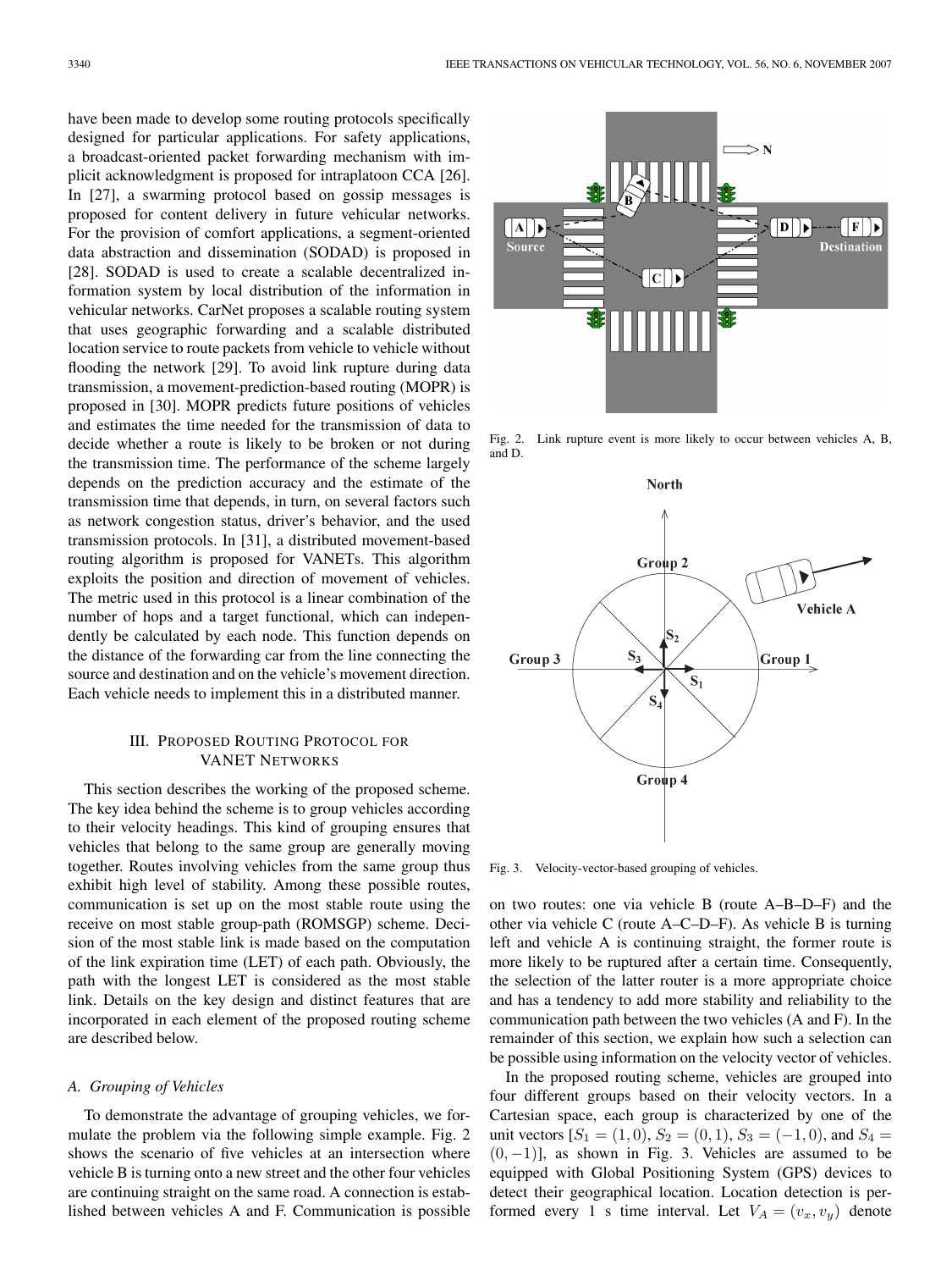the Cartesian coordinates of the velocity vector of a given vehicle A. By using the velocity and unit vectors, the group of vehicle A can be decided as follows. Vehicle A belongs to group N if the dot product of its velocity vector and the unit vector  $S_N$  $[(V_A \cdot S_N)]$  takes the maximum value (Fig. 2;  $N = 1$ ).

In the proposed routing scheme, information on groups is included in the control messages. When a vehicle X receives a control message from another vehicle Y, it compares its group ID with that of the originating vehicle (vehicle Y). If the two vehicles belong to two different groups, the link between the two vehicles is judged to be unstable. A penalty is then added to the routing metric between the two vehicles, and routes are updated. In such a manner, added penalties can reflect the information of groups on the routing procedure. If the two vehicles belong to the same group, routing metrics are not modified. To better explain the basic idea behind the use of metric penalties, we consider the same scenario in Fig. 2. Let  $\beta$ (AB),  $\beta$  (BD),  $\beta$  (AC), and  $\beta$  (CD) denote the routing metrics of the links between vehicles A and B, B and D, A and C, and C and D, respectively. In case of no routing metric penalties, all routing metrics are equal to one. In such case, both routes ABD and ACD can be chosen for communication. However, if a penalty  $\alpha$  is added to the routing metrics  $\beta$  (AB) and  $\beta$  (BD)  $\{\beta(AB) = \beta(BD) = 1 + \alpha\}$ , the route ACD will be chosen. In this way, the proposed scheme guarantees stable routes for communication. It should be admitted that, in case of curved roads (e.g., mountainous areas), the vehicle grouping approach may be insufficient in its presented format. The limitation of the proposed approach in such scenario can be overcome by adopting a context-aware solution. Indeed, with the use of topological information on the current location (via GPS), users can tell whether they are driving on curved roads. If they do, grouping can be made among vehicles that are on the same curved roads regardless of their moving directions.

#### *B. Receive on Most Stable Group-Path (ROMSGP)*

The ROMSGP algorithm is an integration of the receive on most stable path (ROMSP) [32], with the grouping of nodes according to their velocity vectors, as previously demonstrated, with certain modifications to suit it to the VANET scenario. For example, the non-disjoint nature of ROMSP is not considered due to the strict mobility pattern of VANET networks. It is believed that ROMSGP would further enhance stability and further reduce network flooding and control overhead in VANET networks. The mechanism of ROMSGP algorithm is as follows.

- 1) The requesting vehicle broadcasts an RREQ to all vehicles within range.
- 2) The receiving vehicle first checks whether the current RREQ is not a duplicate packet. If it is, it will drop it. It will then check if the RREQ is from the same group by checking the group ID of the RREQ. If it is, it will then check whether it can provide the requested data or whether it has knowledge of a path that can provide this requested data. If it does, it will produce an RREP, else it will add its own address to the request packet and rebroadcast the packet.

Fig. 4. Request packet format.

| CNA | Required<br>Data | Mobility<br>Information | <b>Bottleneck LET</b> |
|-----|------------------|-------------------------|-----------------------|
|-----|------------------|-------------------------|-----------------------|

Fig. 5. RREP packet format.

- 3) The RREP is reached at the source (requesting) vehicle, where the most suitable path is chosen to obtain the data from it.
- 4) A new route discovery is always initiated prior to the link being expired. This happens at a time "t" before the estimated LET. In addition to the group ID, the lifetime of the packet ensures that rebroadcasting of packets ceases after either certain number of rebroadcasts by different vehicles (hop count) or when the lifetime of a packet is reached (packet expiration).

## *C. Packet Format*

The request packet format is shown in Fig. 4. When the lifetime of a packet is up, it is dropped. The cached node addresses (CNAs) are where the addresses of the forwarding vehicles are stored. Before a vehicle forwards the packet, it will add its own address to the CNA. The Required Data field defines the requested data. The Required Time field defines the time needed for the data to be transmitted. The Lifetime field will determine the expiration parameters for the request packet so that it is not indefinitely rebroadcasted over the entire network. The Group ID field identifies the group to which the requesting vehicle belongs. Vehicles which receive RREQs from other groups (with a different group IDs) will ignore (drop) the RREQs. Hence, this mechanism avoids rebroadcasting the RREQ packet over vehicles which may usually provide unstable links (as they belong to different velocity groups) and also reduces the flooding of control messages in the network.

When a vehicle can provide the data defined by the Required Data field, it will produce an RREP packet, copying the CNA field onto this new packet and forwarding it back to the source vehicle. The RREP packet format is shown in Fig. 5. The Required Data field is the same as the Required Data field in the RREQ packet. The Bottleneck LET field is updated as the RREP is forwarded back to the source vehicle. It represents the shortest lived link on the path defined by CNA. The LET is calculated using the information given in the Mobility Information field of the RREP packet, which can include the position and velocity information using GPS or other means, as outlined in [32]. The Mobility Information field is updated at each intermediate node as the RREP packet traverses toward the requesting node, with each node inputting its mobility information into this field, before forwarding the RREP packet. Each receiving intermediate node can then use the information in the RREP's Mobility Information field (representing the previous node's mobility information) together with its own local mobility information to calculate the LET of the link,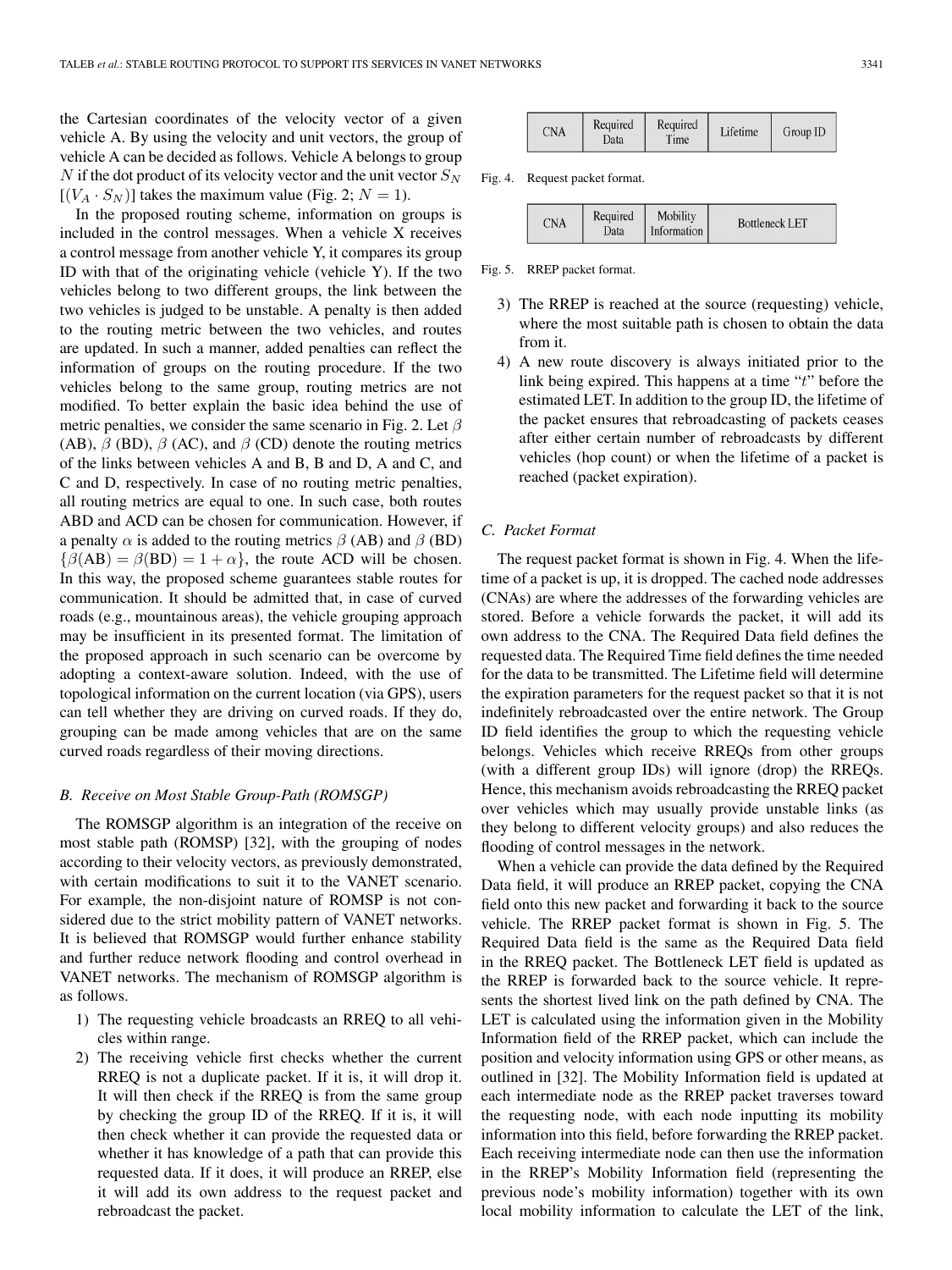

Fig. 6. Parameters used in calculating the LET.

which is then used to update the Bottleneck LET field. At the source vehicle, depending on the size of the data, the source vehicle will choose the path which can provide the requested data, and its Bottleneck LET is at least long enough to be able to successfully transmit the requested data. The source vehicle can estimate the time required by knowing the average bandwidth of the path and the size of the data. Hence, the estimated time required is the size of the data divided by the bottleneck bandwidth of the path.

## *D. Calculation of LET*

Some of the GPSs which will be used in current and future vehicles can be used to determine the distance between vehicles. From [33], if we consider two vehicles  $i$  and  $j$  with a transmission or line-of-sight range of r, speeds  $v_i$  and  $v_j$ , coordinates  $(x_i, y_i)$  and  $(x_j, y_j)$ , and velocity angles  $\theta_i$  and  $\theta_j$ (Fig. 6), respectively, the predicted LET is

$$
LET = \frac{-(ab+cd) + \sqrt{(a^2+c^2)r^2 - (ad-bc)^2}}{a^2+c^2}
$$
 (1)

where

$$
a = v_i \cos \theta_i - v_j \cos \theta_j
$$
  
\n
$$
b = x_i - x_j
$$
  
\n
$$
c = v_i \sin \theta_i - v_j \sin \theta_j
$$
  
\n
$$
d = y_i - y_j.
$$

It is worth noting that, in the absence (or inefficiency) of the GPS technology (e.g., deterioration of GPS reception due to specific environmental conditions or signal cutoff due to particular obstacles), the aforementioned GPS-based LET metric can simply be substituted by the Doppler value, as demonstrated in some of the authors' previous research work [32]. It should be also stressed out that, in this paper, the path with the maximum LET is considered to be the most stable. However, it should be admitted that there is no need to establish a highly durable path for short-time applications. Information on the data transmission time (e.g., data size) or the type of application (e.g., VANET safety applications require



Fig. 7. Network topology.

short delay paths rather than durable ones) should somehow be taken into account in the decision of the most stable link.

#### *E. Link Breakage*

When the primary path used for routing breaks, the vehicle that first notices this break sends a RERR packet back to the source vehicle. The source vehicle then selects the next best path that does not contain the link that was broken. The routing table is then updated by removing (purging) all paths that contain the broken link.

When a link breaks, a local repair procedure takes place, which is similar to ABR. However, as soon as the link is repaired, the vehicle which is responsible for the repair will send a RERR.

If there is a sudden broken link, one of the two following scenarios can be envisioned.

- 1) If there is an alternative path at the vehicle which realizes the link break, the alternative path is chosen, and a RERR packet containing the broken link information is sent back to the source vehicle. The data packets that are already on their way are sent via the new link (i.e., the packets are salvaged, which is adapted from DSR packet salvaging [34]), where the original route cache in packet is replaced by the new alternative route cache and then forwarded. Hence, the packet is not lost.
- 2) If there is no alternative path, a local recovery procedure, which is similar to ABR, is performed. If the broken link is less than  $h$  hops from the source, a RERR message with the details of the broken link is sent to the source vehicle. The source vehicle then initiates a route discovery. Otherwise, a local route-recovery procedure takes place where the vehicle detecting the broken link will broadcast a two-hop recovery request that is similar to that of [19]. Once the vehicle in charge discovers a new route to the destination, it will send a route recovery (RREC) message showing the broken link and the new link back to the source. The source will then update its routing table,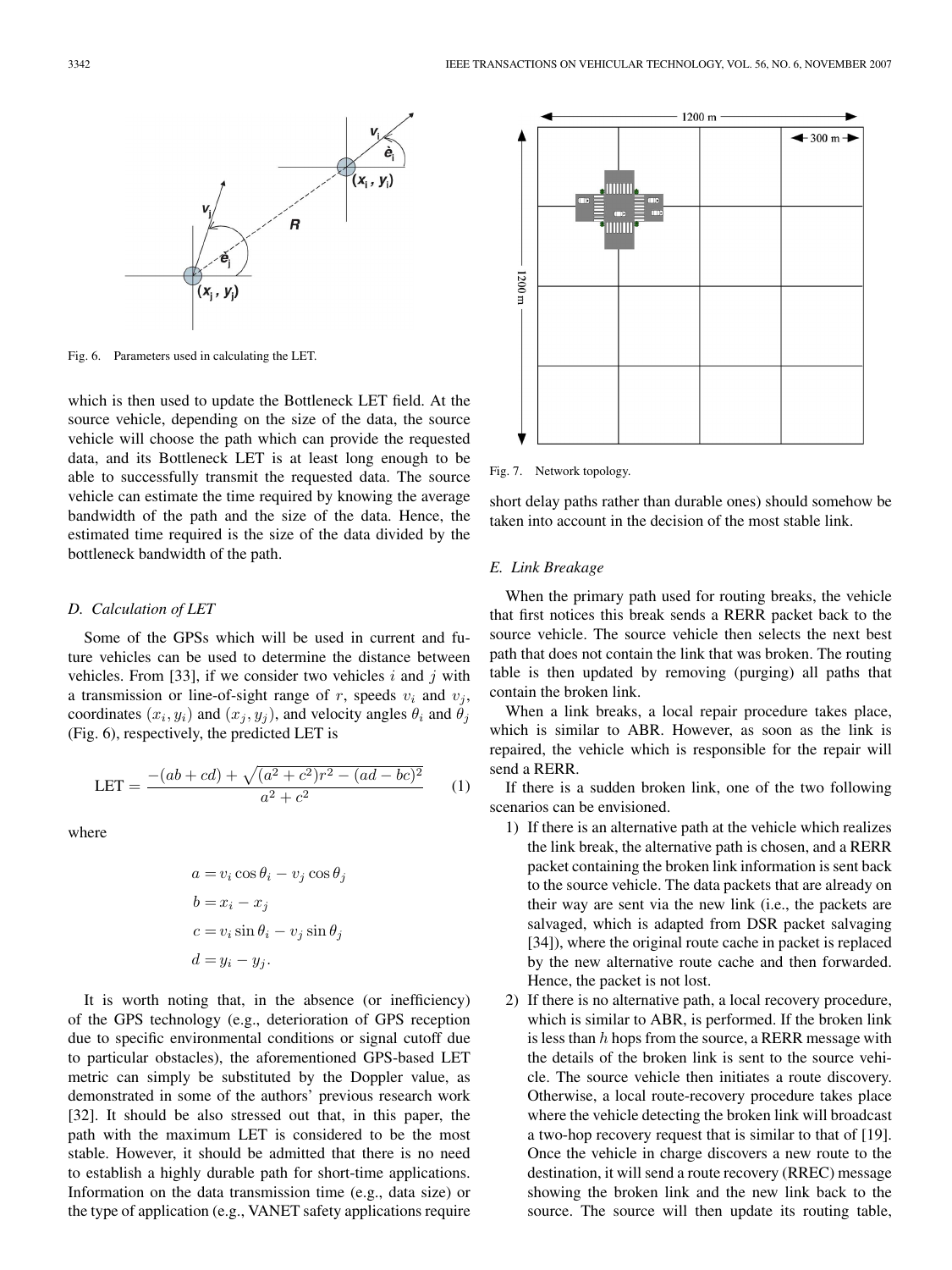

Fig. 8. Example of two adjacent intersections in the simulation layout.

purging and updating the paths in the table. However, since the process resembles source routing, the source needs to know the local repair so that, if the vehicle that is responsible for the local repair fails, the source vehicle or the vehicles on the upstream of the failed vehicle can handle the broken link.

Our scheme also reduces RERR packets by selecting/ choosing new paths before the path (link) expires. Thus, it prevents the path to be broken and RREPs being sent. RREP packets are hence only produced due to unexpected link failures. This effectively reduces the total number of control messages.

Furthermore, disruption in communication is minimized by finding a new path prior to the current path's expiration. Indeed, at a time  $t$  before the primary link's estimated expiry, a new route discovery takes place, and the routing table at the source is updated. At the time of the link's estimate expiry, the newly found route is selected. This is done so that the delay between the actual link breakage, notification, and path reestablishment are avoided. The alternate paths are only there to supplement unexpected link breakage. We note that, in most cases, the primary path usually has the longest link duration. Hence, being close to the expiry of this primary path, the alternate paths have already been exhausted and most likely purged from the table. Effectively, they are not suitable, and hence, a new route discovery must take place.

## IV. PERFORMANCE EVALUATION

In this section, we evaluate the performance of the proposed routing scheme against that of DSR, a traditional RRP, and ABR which more closely resembles the nature of our algorithm (being stability-driven). Figs. 7 and 8 show the simulation environment and an example of two adjacent intersections, respectively. Vehicles move along the roads until they reach intersections. Their probabilities of continuing straight, turning right, or turning left are set to 0.5, 0.25, and 0.25, respectively. At T-junctions, vehicles turn right or left at equivalent probabilities. Table I shows the simulation parameters and the range of values. The chosen parameters should resemble that of heavily dense urban areas. Max hop count is the maximum

TABLE I SIMULATION PARAMETERS AND RANGE OF VALUES

|                    |           | Factor                            | Range of values               |  |
|--------------------|-----------|-----------------------------------|-------------------------------|--|
|                    |           | Simulation area                   | $1.2 \times 1.2 \text{ km}^2$ |  |
|                    |           | Distance between intersections    | 300 m                         |  |
|                    |           | Inter-vehicles distance           | 20 <sub>m</sub>               |  |
|                    |           | No. of vehicles                   | 600                           |  |
|                    |           | Communication range               | $100 - 400$ m                 |  |
|                    |           | Vehicles speed                    | $10 - 90$ km/h                |  |
|                    |           | Simulation time                   | $60$ min                      |  |
|                    |           | Max hop count of vehicles         | 10                            |  |
|                    |           | % of vehicles with requested data | 20 %                          |  |
|                    | 120       |                                   |                               |  |
|                    | 100<br>80 | M-DSR<br>ABR<br>ROMSGP            |                               |  |
| No. of Path Breaks | 60        |                                   |                               |  |
|                    | 40        |                                   |                               |  |

 $\Omega$  $\Omega$ 20 60 80 100 40 Speed [km/h] Fig. 9. Number of path breaks when varying the speed of the vehicles (communication range  $= 400$  m).

20

hops for a path. In the simulations,  $h$  is set to ten hops in order to encourage source-initiated routing upon link breakage due to the high unpredictability of a VANET scenario. The entry for "% of vehicles with requested data" reflects the percentage of vehicles which can provide the data requested in the RREQ packet, i.e., these nodes will produce an RREP packet.

In this simulation, vehicles are already grouped according to their velocity vectors. Dynamic routing takes place between vehicles of the same group. Figs. 9 and 10 show the stability with respect to varying speed and range, respectively. The two figures show the higher stability of ROMSGP compared to that of ABR and a modified version of DSR (M-DSR)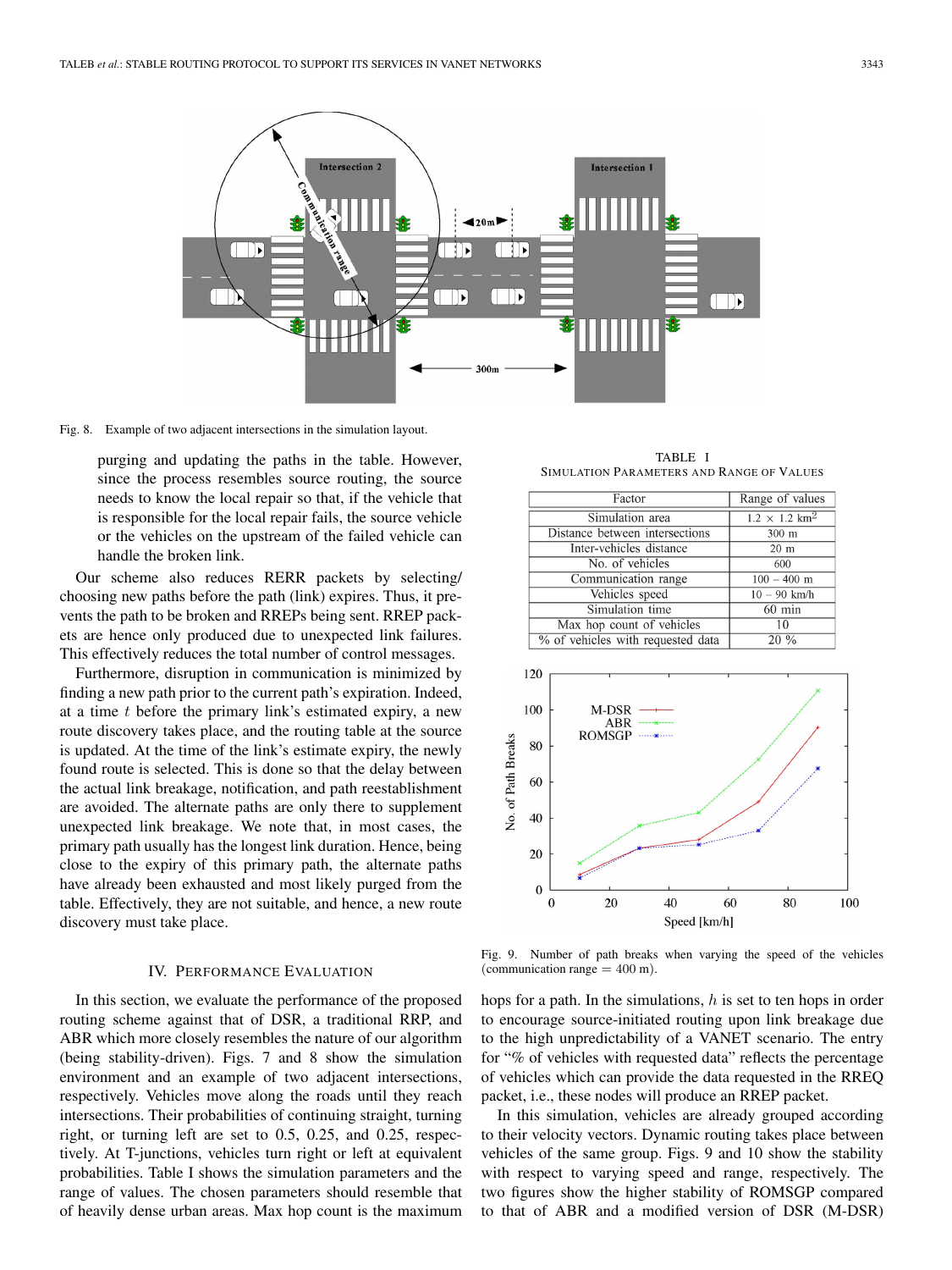

Fig. 10. Average path duration for different speed values (communication range  $= 400$  m)



Fig. 11. Number of path breaks when varying the communication range (vehicle speed  $= 70$  km/h).

which adapts the data retrieval concept of finding nodes that can provide the requested data and uses path distance as a cost metric to find the best path (other similar reactive protocols which do not take mobility into consideration such as AODV would yield similar results to DSR) for path selection. Furthermore, in Fig. 9, it is shown that, as the speeds of the vehicles are increased, the stability of the paths (characterized by "No. of Path Breaks") deteriorates (i.e., higher rate of path breakage occurs). Fig. 10 shows the average path duration in case of the three schemes when varying speeds. In Fig. 11, it is shown that, as the communication range between vehicles is increased, the stability of the paths increases in DSR and ABR, but this does not have a significant effect on ROMSGP. Fig. 12 shows the average path duration for different values of the communication range.

Figs. 13 and 14 show the control overhead when speed and communication range are varied. In these two figures, it can be seen that the use of ROMSGP results in fewer broadcasts and, hence, the reduction in control overhead compared to that of DSR and ABR. Fig. 13 shows that the control overhead progressively increases as the speed is increased for both DSR and ABR, whereas there is no significant increase in ROMSGP. Likewise, control overhead increases with an increasing range, as shown in Fig. 14. However, an increasing transmission range



Fig. 12. Average path duration when varying the range (vehicle speed  $=$ 70 km/h).



Fig. 13. Control overhead when varying the speed (communication range  $=$ 400 m).



Fig. 14. Control overhead when varying the range (vehicle speed  $=$ 70 km/h).

has a more significant effect on ABR and DSR than it does on ROMSGP.

Fig. 15 shows the cumulative frequency distribution (CFD) function of the path duration for the three protocols. The figure shows the higher path duration for ROMSGP compared to that of ABR and DSR with regard to high frequency of longer duration paths.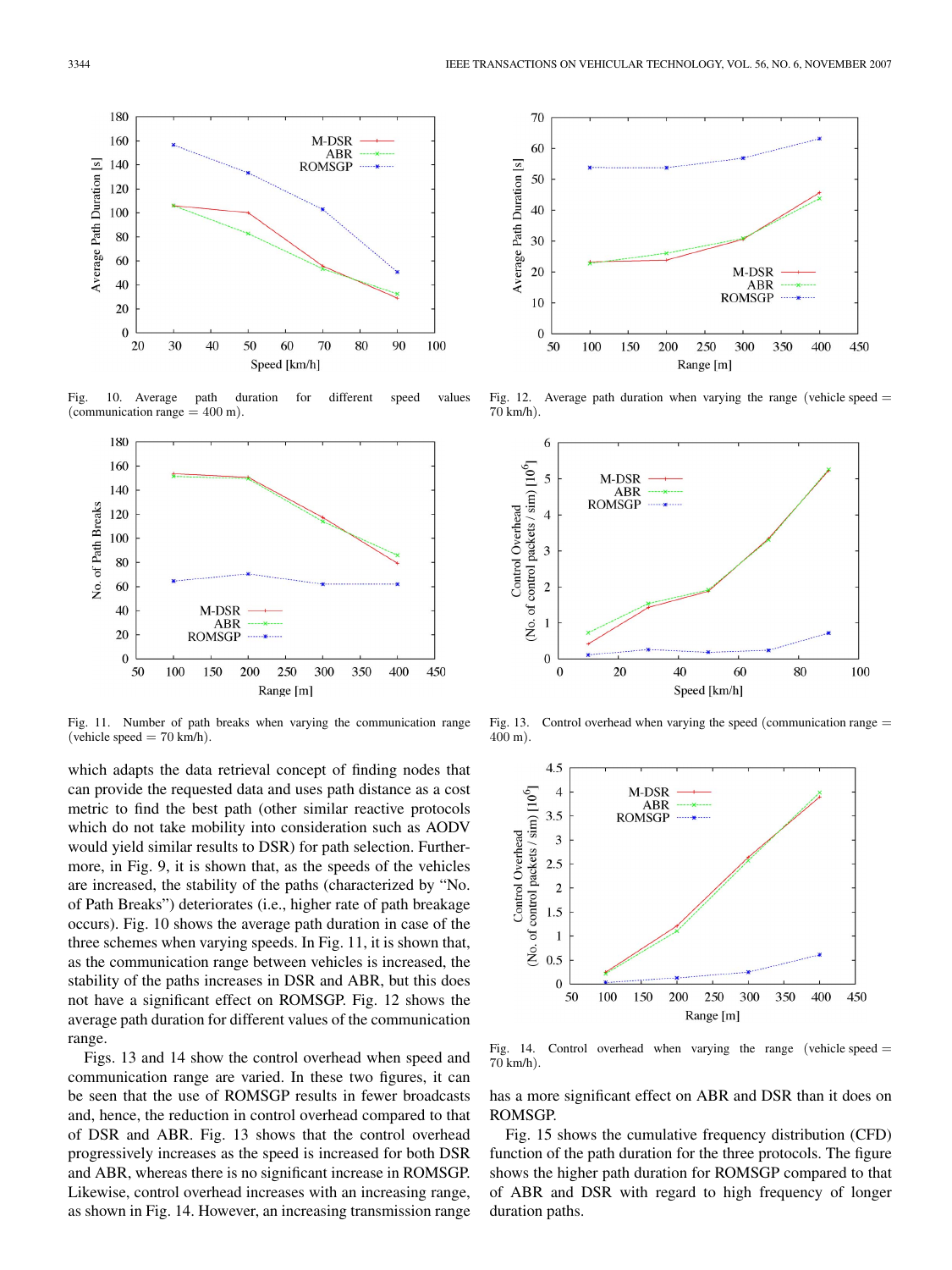

Fig. 15. CFD of the path duration (communication range  $= 400$  m and vehicle speed  $= 70$  km/h).



Fig. 16. Path duration times (communication range  $= 400$  m and vehicle speed  $= 70$  km/h).

Fig. 16 shows the path duration times when using a speed of 70 km/h. The path IDs are from the ones that are selected during the simulation by each protocol, and lifetimes of each is shown. There are fewer paths in ROMSGP as there are fewer path breaks. The paths for ROMSGP have much longer duration than those selected by DSR and ABR. Fig. 17 shows the total amount of data transmitted by a vehicle during the entire course of the simulation in case of the three protocols. The figure shows the results obtained when the data transmission rate of the vehicle is set to 1 Mb/s. ROMSGP reduces the number of path breaks and control overhead. It increases stability as the duration of the paths is longer. This good performance is also reflected in the higher throughput that is shown in Fig. 17 when varying the speed of the vehicles. As for delay, since the time required for the establishment of new paths is smaller in ROMSGP, then ROMSGP will be able to ensure also shorter delays for communications. Indeed, since identical mechanisms are performed for actual routing, the delay for path establishment would effectively be constant for all schemes. The total accumulated delay in establishing new paths is thus reflected on the number of path breaks. By considering a constant path establishment delay  $K$ , then the total delay (i.e., caused by the



Fig. 17. Throughput when varying the speed (communication range = 400 m).

time expended on establishing new paths) during the simulation would be  $(K \cdot n)$ , where *n* denotes the number of path breaks.

## V. CONCLUSION

In this paper, we introduced a scheme which enhances the stability of IVC and RVC communications in VANET networks. The key idea behind the proposed scheme is to group vehicles according to their moving directions. Communication stability is ensured by choosing the most stable route using the ROMSGP scheme. Decision of the most stable link is made based on the computation of the LET of each path. The path with the longest LET is considered as the most stable. The performance of the scheme is evaluated through computer simulations. Simulation results show the protocol's effectiveness in terms of high stability, reduced control overhead, and high throughput compared to DSR and ABR. It is believed that the proposed protocol should be able to provide good stability and maintain high throughput in IVC and RVC scenarios.

#### **REFERENCES**

- [1] M. Heddebaut, J. Rioult, J. P. Ghys, C. Gransart, and S. Ambellouis, "Broadband vehicle-to-vehicle communication using an extended autonomous cruise control sensor," *Meas. Sci. Technol.*, vol. 16, no. 6, pp. 1363–1373, Jun. 2005.
- [2] M. Shulman and R. Deering, "Third annual report of the crash avoidance metrics partnership April 2003–March 2004," Nat. Highw. Traffic Safety Admin. (NHTSA), Washington, DC, Jan. 2005. DOT HS 809 837.
- [3] C. Bergese, A. Braun, and E. Porta, "Inside CHAUFFEUR," in *Proc. 6th ITS World Congr.*, Toronto, ON, Canada, Nov. 1999.
- [4] L. Andreone and C. Ricerche, "Activities and applications of the vehicle to vehicle and vehicle to infrastructure communication to enhance road safety," in *Proc. 5th Eur. Congr. Exhib. ITS*, Hannover, Germany, Jun. 2005.
- [5] R. Kruger, H. Fuler, M. Torrent-Moreno, M. Transier, H. Hartenstein, and W. Effelsberg, "Statistical analysis of the FleetNet highway movement patterns," University of Mannheim, Mannheim, Germany, Tech. Rep. TR-2005-004, Jul. 2005.
- [6] W.-B. Zhang, H.-S. Tan, A. Steinfeld, B. Bougler, D. Empey, K. Zhou, and M. Tomizuka, "Implementing advanced vehicle control and safety systems (AVCSS) for highway maintenance operations," in *Proc. 6th Annu. World Congr. ITS*, Toronto, ON, Canada, Nov. 1999.
- [7] Y. Ko and N. H. Vaidya, "Location-aided routing (LAR) in mobile ad hoc networks," in *Proc. IEEE/ACM MobiCom*, Dallas, TX, Oct. 1998, pp. 66–75.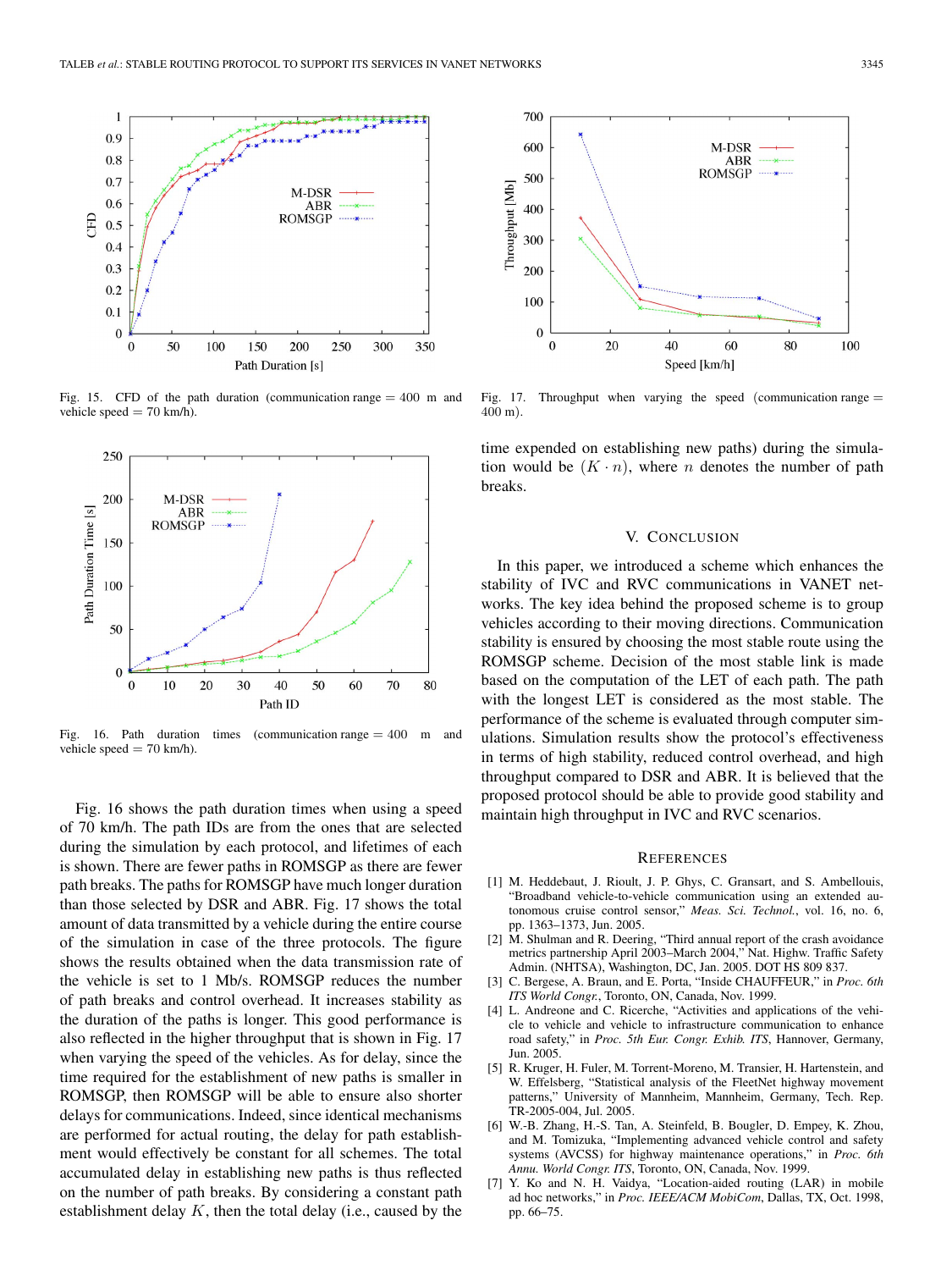- [8] T. Taleb, M. Ochi, A. Jamalipour, N. Kato, and Y. Nemoto, "An efficient vehicle-heading based routing protocol for VANET networks," in *Proc. IEEE WCNC*, Las Vegas, NV, Apr. 2006, pp. 2199–2204.
- [9] T. Clausen and P. Jacquet, *Optimized Link State Routing Protocol (OLSR)*, Oct. 2003, Network Working Group. RFC 3626.
- [10] C. Santivanez, R. Ramanathan, and I. Stavrakakis, "Making link-state routing scale for ad hoc networks," in *Proc. ACM MobiHoc*, Long Beach, CA, Oct. 2001, pp. 22–32.
- [11] R. Ogier, F. Templin, and M. Lewis, *Topology Dissemination Based on Reverse-Path Forwarding (TBRPF)*, Feb. 2004, Network Working Group. RFC 3684.
- [12] C. Perkins, "Highly dynamic destination-sequenced distance-vector routing (DSDV) for mobile computers," in *Proc. ACM SIGCOMM*, London, U.K., Aug. 1994, pp. 234–244.
- [13] C. Perkins, E. Belding-Royer, and S. Das, *Ad Hoc On-Demand Dis*tance Vector (AODV) Routing, Jul. 2003, Network Working Group. RFC 3561.
- [14] D. B. Johnson, D. A. Maltz, and Y.-C. Hu, *The Dynamic Source Routing Protocol for Mobile Ad Hoc Networks (DSR)*, Jul. 2004, IETF MANET Working Group. Internet Draft.
- [15] T. Thongpook and T. Thumthawatworn, "Adaptive zone routing technique for wireless ad hoc network," in *Proc. ITC-CCSC*, Phuket, Thailand, Jul. 2002, pp. 1839–1842.
- [16] A. Schumacher, S. Painilainen, and T. Luh, "Research Study of MANET Routing Protocols," in *Proc. Res. Semin. Hot Topics Internet Protocols*, Helsinki, Finland, Spring 2004.
- [17] K. Chin, J. Judge, A. Williams, and R. Kermode, "Implementation experience with MANET routing protocols," *ACM SIGCOMM Comput. Commun. Rev.*, vol. 32, no. 5, pp. 49–59, Nov. 2002.
- [18] S. Basagni, I. Chlamtac, V. R. Syrotiuk, and B. A. Woodward, "A distance routing effect algorithm for mobility (DREAM)," in *Proc. IEEE/ACM MobiCom*, Dallas, TX, Oct. 1998, pp. 76–84.
- [19] B. Karp and H. T. Kung, "GPSR: Greedy perimeter stateless routing for wireless networks," in *Proc. IEEE/ACM MobiCom*, Boston, MA, Aug. 2000, pp. 243–254.
- [20] X. Li and L. Cuthbert, "On-demand node disjoint multipath routing in wireless ad hoc networks," in *Proc. 29th Annu. IEEE Int. Conf. Local Comput. Netw.*, Nov. 16–18, 2004, pp. 419–420.
- [21] S. Jiang, "An enhanced prediction-based link availability estimation for MANETs," *IEEE Trans. Commun.*, vol. 52, no. 2, pp. 183–186, Feb. 2004.
- [22] M. Gerharz, C. de Waal, M. Frank, and P. Martini, "Link stability in mobile wireless ad hoc networks," in *Proc. 27th Annu. IEEE Conf. LCN*, Nov. 2002, pp. 30–39.
- [23] A. B. McDonald and T. Znati, "A path availability model for wireless adhoc networks," in *Proc. IEEE WCNC*, Sep. 1999, vol. 1, pp. 35–40.
- [24] C.-K. Toh, "Associativity based routing for ad hoc mobile networks," *Wirel. Pers. Commun.—Special Issue Mobile Networking Computing Systems*, vol. 4, no. 2, pp. 103–139, Mar. 1997.
- [25] E. Sakhaee, A. Jamalipour, and N. Kato, "Aeronautical ad hoc networks," in *Proc. IEEE WCNC*, Apr. 2006, vol. 1, pp. 246–251.
- [26] S. Biswas, T. Tatchikou, and F. Dion, "Vehicle-to-vehicle wireless communication protocols for enhancing highway traffic safety," *IEEE Commun. Mag.*, vol. 44, no. 1, pp. 74–82, Jan. 2006.
- [27] A. Nandan, S. Das, G. Pau, M. Y. Sanadidi, and M. Gerla, "Cooperative downloading in vehicular ad hoc networks," in *Proc. WONS*, St. Moritz, Switzerland, Jan. 2005, pp. 32–41.
- [28] L. Wischof, A. Ebner, and H. Rohling, "Information dissemination in self-organizing intervehicle networks," *IEEE Trans. Intell. Transp. Syst.*, vol. 6, no. 1, pp. 90–101, Mar. 2005.
- [29] R. Morris, J. Jannoti, F. Kaashoek, J. Li, and D. Decouto, "CarNet: A scalable ad-hoc wireless network system," in *Proc. 9th ACM SIGOPS Eur. Workshop*, Kolding, Denmark, Sep. 2000, pp. 61–65.
- [30] H. Menouar, M. Lenardi, and F. Filali, "A movement prediction based routing protocol for vehicle-to-vehicle communications," in *Proc. V2VCOM*, San Diego, CA, Jul. 2005.
- [31] F. Granelli, G. Boato, and D. Kliazovich, "MORA: A movement-based routing algorithm for vehicle ad hoc networks," in *Proc. 1st IEEE Workshop AutoNet*, San Francisco, CA, Dec. 2006.
- [32] E. Sakhaee, T. Taleb, A. Jamalipour, N. Kato, and Y. Nemoto, "A novel scheme to reduce control overhead and increase link duration in highly mobile ad-hoc networks," in *Proc. WCNC*, Hong Kong, Mar. 2007, pp. 3972–3977.
- [33] W. Su, S. J. Lee, and M. Gerla, "Mobility prediction and routing in ad hoc wireless networks," *Int. J. Netw. Manage.*, vol. 11, no. 1, pp. 3–30, 2001.
- [34] D. B. Johnson, D. A. Maltz, and Y. C. Hu, *The dynamic source routing protocol for mobile ad hoc networks (DSR)*, draft-ietf-manet-dsr-10.txt (work in progress), Jul. 2004, IETF MANET Working group.



**Tarik Taleb** (S'04–M'05) received the B.E. degree in information engineering (with distinction) and the M.E. and Ph.D. degrees in computer sciences from the Graduate School of Information Sciences (GSIS), Tohoku University, Sendai, Japan, in 2001, 2003, and 2005, respectively.

From October 2005 to March 2006, he was a Research Fellow with the Intelligent Cosmos Research Institute, Sendai. He is currently an Assistant Professor with the GSIS, Tohoku University. His research interests include wireless networking, satellite and

space communications, congestion control protocols, mobility and handoff management, on-demand media transmission, and network security.

Dr. Taleb is on the editorial board of the *IEEE Wireless Communications*. He also serves as the Secretary of the Satellite and Space Communications Technical Committee of the IEEE Communication Society. He has been on the technical program committee of different IEEE conferences, including GLOBECOM, International Conference on Communications, and Wireless Communications and Networking Conference, and chaired some of their sessions. He was the recipient of the 2007 Funai Foundation Award in March 2007, the 2006 IEEE Computer Society Japan Chapter Young Author Award in December 2006, the Niwa Yasujirou Memorial Award in February 2005, and the Young Researcher's Encouragement Award from the Japan Chapter of the IEEE Vehicular Technology Society in October 2003.



**Ehssan Sakhaee** (S'01) received the B.E. degree in computer engineering (with honors) from the School of Electrical and Information Engineering, University of Sydney, Sydney, Australia, in 2004, where he is currently working toward the Ph.D. degree.

His research interests include wireless communications and mobile *ad hoc* networks.

Mr. Sakhaee is a Technical Reviewer for several IEEE conferences and journals and is a Technical Session Chair.



**Abbas Jamalipour** (S'86–M'91–SM'00–F'07) received the Ph.D. degree from Nagoya University, Nagoya, Japan.

He is currently with the School of Electrical and Information Engineering, University of Sydney, Sydney, Australia. He is the author of the first book on wireless IP and two other books, has coauthored five books and over 180 journal and conference papers, and is the holder of two patents, all in the field of wireless telecommunications.

Dr. Jamalipour is an IEEE Distinguished Lecturer and a Fellow Member of IEAust. He has been very active in the IEEE Communications Society, was the Satellite and Space Communications TC Chair, and is currently the Communications Switching and Routing TC Vice Chair and the Coordinating Committee Chapter Chair of the Asia Pacific Board. He is the Editor-in-Chief of the *IEEE Wireless Communications* and is a Technical Editor of the *IEEE Communications Magazine*, *Wiley's International Journal of Communication Systems*, and several other journals. He is a voting member of the IEEE GITC and was the Vice Chair of the IEEE WCNC 2003–2006, the Chair of the IEEE GLOBECOM 2005 (Wireless Communications), and the Symposium Cochair of the IEEE ICC 2005–2008 and the IEEE GLOBECOM 2006–2007. He was the recipient of several international awards; most recent are the Best Tutorial Paper Award and the Distinguished Contribution to the Satellite Communications Award in 2006 from the IEEE Communications Society.